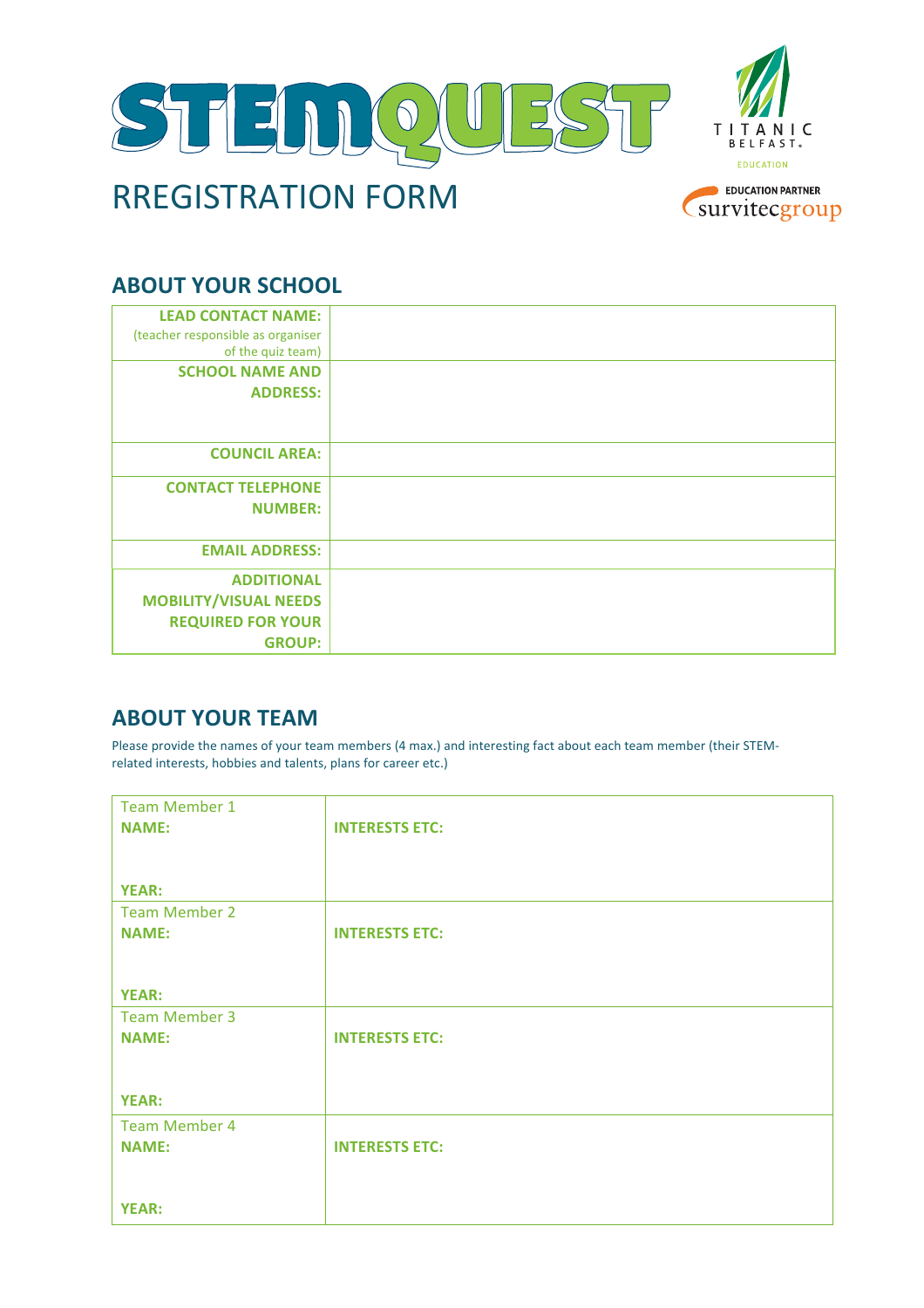

I, \_\_\_\_\_\_\_\_\_\_\_\_\_\_\_\_\_\_\_\_\_\_\_ (the entrant or submitter) have read, understand and agree to abide by the rules governing the competition and certify that all information contained in the completed Registration Form is true and accurate.

**Signature of Submitter: with the set of Submitter**  $\cdot$ 

**Date:**  $\blacksquare$ 

Please Note: A signed photography/videography release form is required for each team member and must be included with this registration form (see attached).

**Please send this completed form to rebeccapreece@titanicbelfast.com by 5.00pm on 19<sup>th</sup> January 2019.**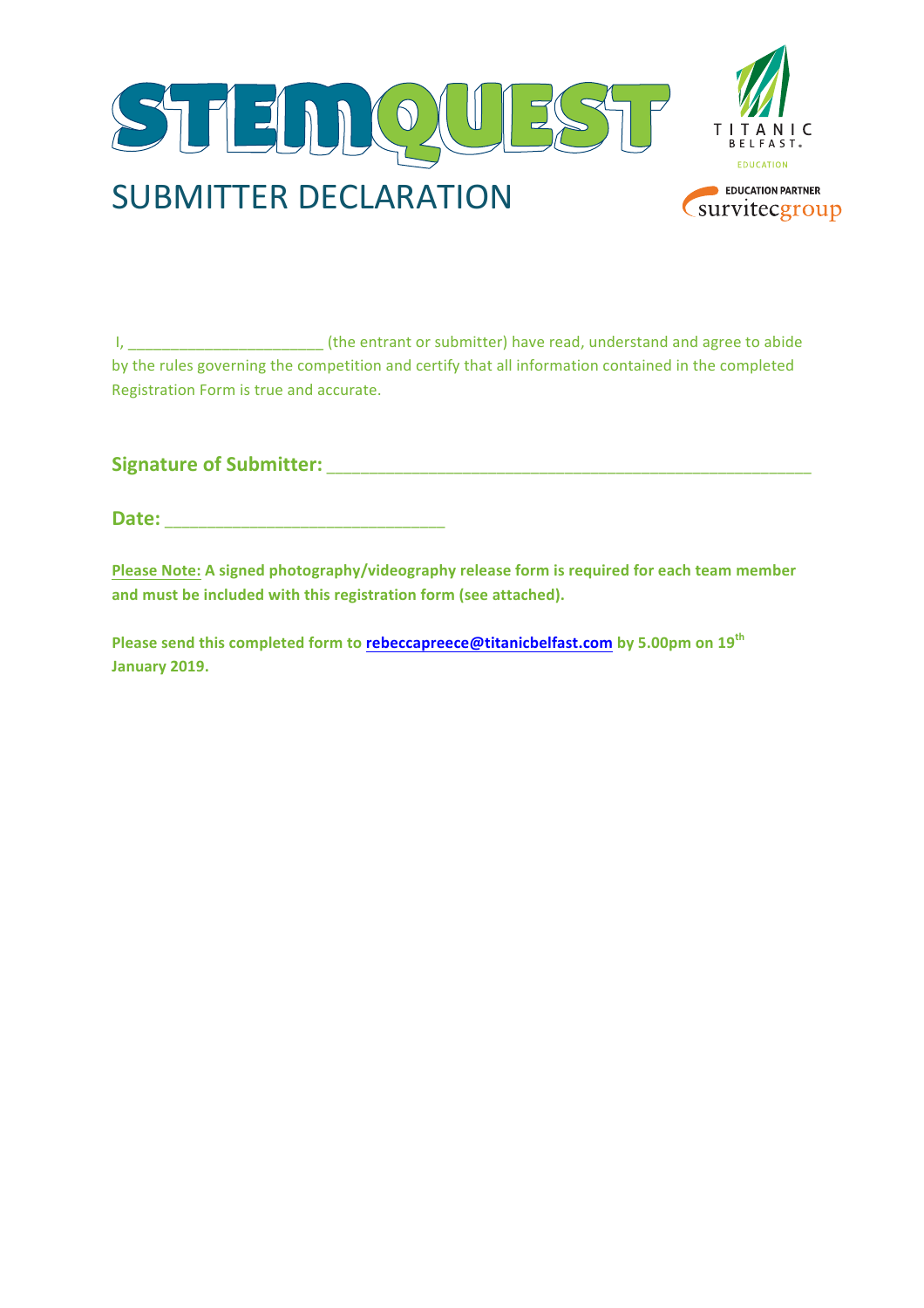

| (Please print) I, | , the parent or legal guardian of                                                          |  |
|-------------------|--------------------------------------------------------------------------------------------|--|
|                   | (team member), give consent for my child to be                                             |  |
|                   | photographed and filmed during the Titanic Belfast STEM Quest, and for the images or video |  |
|                   | to be used by Titanic Belfast and their agents in digital and print publications.          |  |
|                   |                                                                                            |  |

**Signature of parent or legal guardian: \_\_\_\_\_\_\_\_\_\_\_\_\_\_\_\_\_\_\_\_\_\_\_\_\_\_\_\_\_\_\_\_\_\_\_\_**

**Date: \_\_\_\_\_\_\_\_\_\_\_\_\_\_\_\_\_\_\_\_\_\_\_\_\_\_\_\_**



**--------------------------------------------------------------------------------------**

(Please print) I, \_\_\_\_\_\_\_\_\_\_\_\_\_\_\_\_\_\_\_\_\_\_\_\_\_\_\_\_\_\_\_\_\_, the parent or legal guardian of \_\_\_\_\_\_\_\_\_\_\_\_\_\_\_\_\_\_\_\_\_\_\_\_\_\_\_\_\_\_ (team member), give consent for my child to be photographed and filmed during the Titanic Belfast STEM Quest, and for the images or video to be used by Titanic Belfast and their agents in digital and print publications.

**Signature of parent or legal guardian: \_\_\_\_\_\_\_\_\_\_\_\_\_\_\_\_\_\_\_\_\_\_\_\_\_\_\_\_\_\_\_\_\_\_\_\_**

**Date: \_\_\_\_\_\_\_\_\_\_\_\_\_\_\_\_\_\_\_\_\_\_\_\_\_\_\_\_**